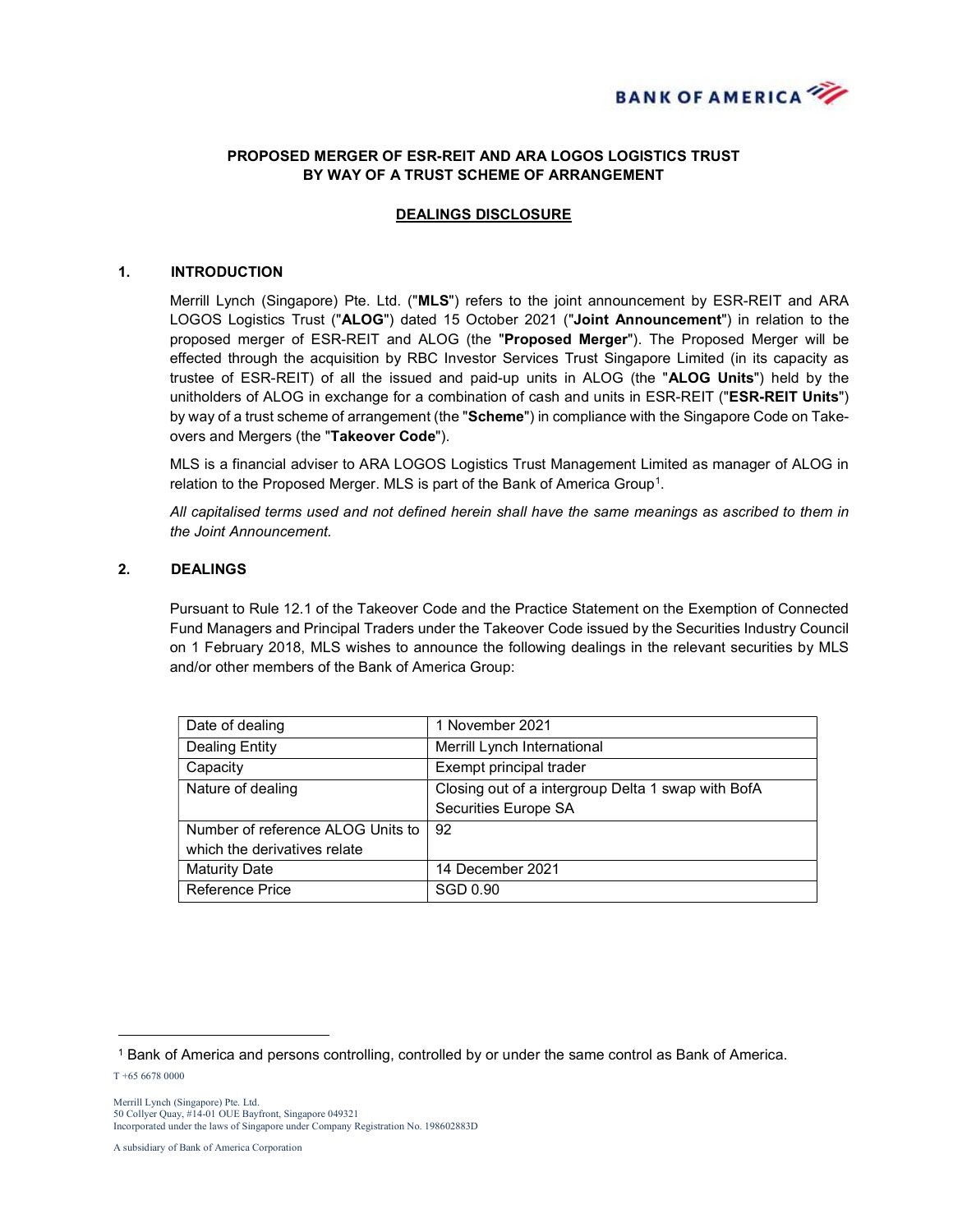| Date of dealing                   | 1 November 2021                           |
|-----------------------------------|-------------------------------------------|
| <b>Dealing Entity</b>             | <b>BofA Securities Europe SA</b>          |
| Capacity                          | Exempt principal trader                   |
| Nature of dealing                 | Closing out of a Delta 1 swap with client |
| Number of reference ALOG Units to | 92                                        |
| which the derivatives relate      |                                           |
| <b>Maturity Date</b>              | 14 December 2021                          |
| Reference Price                   | SGD 0.90                                  |

| Date of dealing                   | 1 November 2021                                        |
|-----------------------------------|--------------------------------------------------------|
| Dealing Entity                    | <b>BofA Securities Europe SA</b>                       |
| Capacity                          | Exempt principal trader                                |
| Nature of dealing                 | Closing out of an intergroup Delta 1 swap with Merrill |
|                                   | Lynch International                                    |
| Number of reference ALOG Units to | 92                                                     |
| which the derivatives relate      |                                                        |
| <b>Maturity Date</b>              | 14 December 2021                                       |
| <b>Reference Price</b>            | SGD 0.90                                               |

| Date of dealing                   | 1 November 2021                                       |
|-----------------------------------|-------------------------------------------------------|
| Dealing Entity                    | Merrill Lynch International                           |
| Capacity                          | Exempt principal trader                               |
| Nature of dealing                 | Entering into a new intergroup Delta 1 swap with BofA |
|                                   | Securities Europe SA                                  |
| Number of reference ALOG Units to | 92                                                    |
| which the derivatives relate      |                                                       |
| <b>Maturity Date</b>              | 1 November 2022                                       |
| Reference Price                   | SGD 0.90                                              |

| Date of dealing                   | 1 November 2021                              |
|-----------------------------------|----------------------------------------------|
| <b>Dealing Entity</b>             | <b>BofA Securities Europe SA</b>             |
| Capacity                          | Exempt principal trader                      |
| Nature of dealing                 | Entering into a new Delta 1 swap with client |
| Number of reference ALOG Units to | 92                                           |
| which the derivatives relate      |                                              |
| <b>Maturity Date</b>              | 1 November 2022                              |
| l Reference Price                 | SGD 0.90                                     |

| Date of dealing                   | 1 November 2021                                          |
|-----------------------------------|----------------------------------------------------------|
| Dealing Entity                    | <b>BofA Securities Europe SA</b>                         |
| Capacity                          | Exempt principal trader                                  |
| Nature of dealing                 | Entering into a new intergroup Delta 1 swap with Merrill |
|                                   | Lynch International                                      |
| Number of reference ALOG Units to | 92                                                       |
| which the derivatives relate      |                                                          |
| <b>Maturity Date</b>              | 1 November 2022                                          |
| <b>Reference Price</b>            | SGD 0.90                                                 |